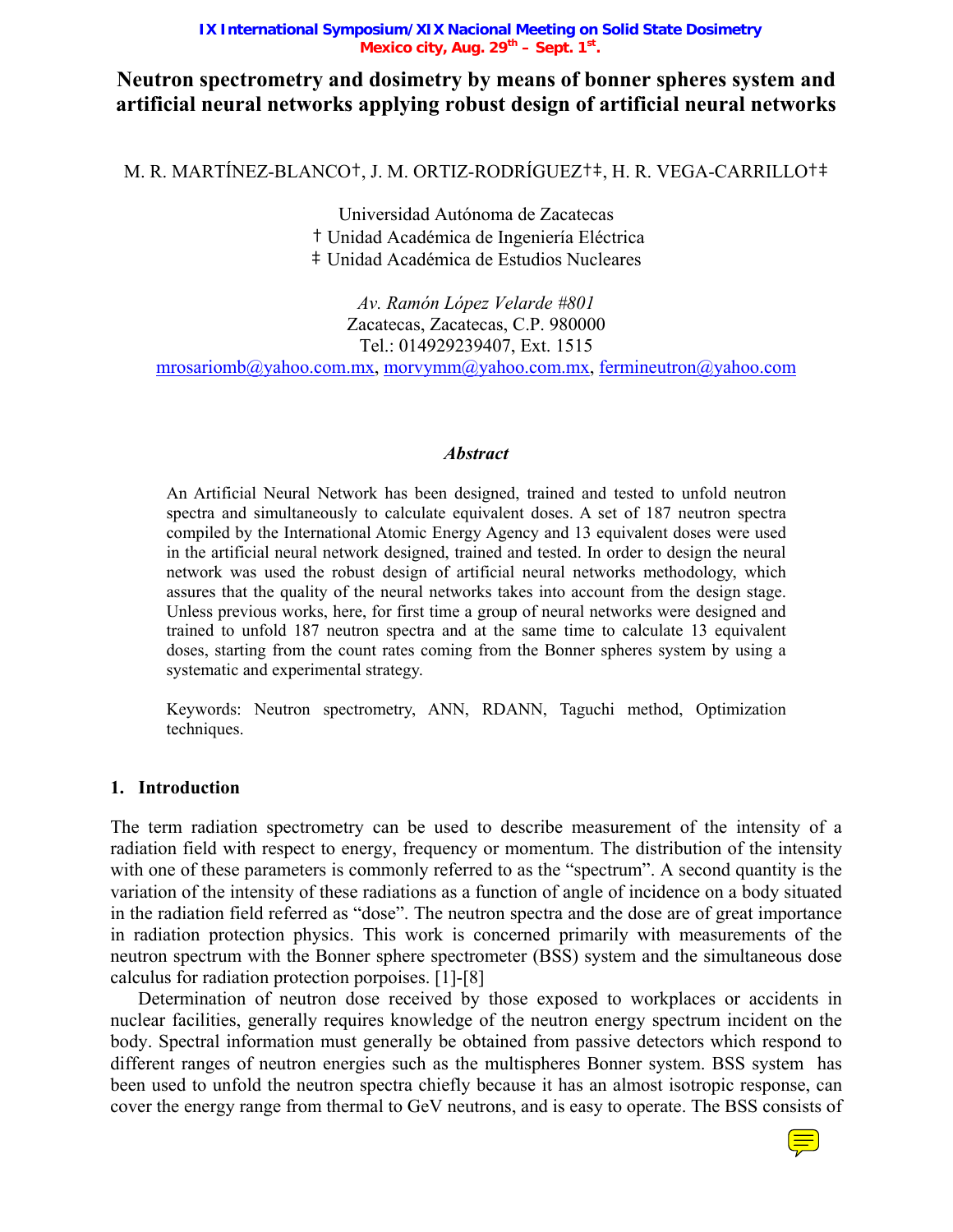#### **IX International Symposium/XIX Nacional Meeting on Solid State Dosimetry**  Mexico city, Aug. 29<sup>th</sup> – Sept. 1<sup>st</sup>.

a thermal neutron sensor such as LiI(Eu), which is placed at the centre of a number of moderating spheres made of polyethylene of different diameter. The combination of a thermal neutron detector plus moderating sphere has sensitivity to neutrons over a broad energy range. However, the sensitivity of each sphere peaks at a particular neutron energy depending of the sphere diameter. From the measured readings of a set of spheres, information can be derived about the spectrum of the neutron field in which measurements were made. The derivation of the spectral information is not simple; the unknown neutron spectrum is not given directly as a result of the measurements. If a sphere d has a response function  $R_d(E)$ , and is exposed in a neutron field with spectral fluence  $\Phi_F(E)$ , the sphere reading M<sub>d</sub> is obtained by folding R<sub>d</sub>(E) with  $\Phi_F(E)$ , i.e.

$$
M_d = \int R_d(E)\Phi_E(E)dE \tag{1}
$$

This folding process takes place in the sphere itself during the measurement. Although the real  $\Phi$ E(E) and R<sub>d</sub>(E) are continuous functions of neutron energy, they cannot be described by analytical functions, and, as a consequence, a discretised numerical form is used, showed in equation 2. Where  $C_i$  is the jth detector's count rate,  $R_{i,j}$  is the jth detector response to neutrons at the ith energy interval and N is the the number of spheres used.

$$
C_{j} = \sum_{i=1}^{N} R_{i,j} \Phi_{j}
$$
 (2)

Once the neutron spectrum ( $\Phi(E)$ ) has been obtained, the dose  $\Delta$  can be calculated using the fluence-to-dose conversion coefficients ( $\delta \Phi(E)$ ) as shown in equation 3.

$$
\Delta = \int_{E_{\text{min}}}^{E_{\text{max}}} \delta_{\Phi}(E) \Phi_E(E) dE \tag{3}
$$

Neutron spectrometry and dosimetry are not trivial problems; both are ill-conditioned systems with an infinite number of solutions and have difficulties that have motivated researches to propose new and complementary approaches. Artificial Neural networks (ANNs) is the most popular approach among nuclear spectrometry and dosimetry researchers. [9]-[12] Some of them have proposed the use of ANNs to unfold the neutron spectra from BSS [13]-[17]; and just one author has proposed the use of ANN to calculate equivalent doses [18] considering each problem separately; however, they do not use a systematical methodology to design the neural network.

The trial-and-error technique is the usual way to get a better combination of network architecture and parameters. This method cannot identify interactions between the parameters and do not use systematic methodologies for the identification of the "best" values, consuming much time and does not systematically target a near optimal solution, which may lead to a poor overall neural network design. An easier and more efficient way to overcome this disadvantage is the Robust Design of Artificial Neural Networks (RDANN) methodology which has become in a new approach used for solving the optimization problems in neutron spectrometry and dosimetry fields. In this study, for first time, a systematic, methodological and experimental approach known as RDANN is used to obtain the optimum design of an ANN to solve the unfolding neutron spectra problem and simultaneously to calculate 13 different equivalent doses for each neutron spectra [19]-[23].

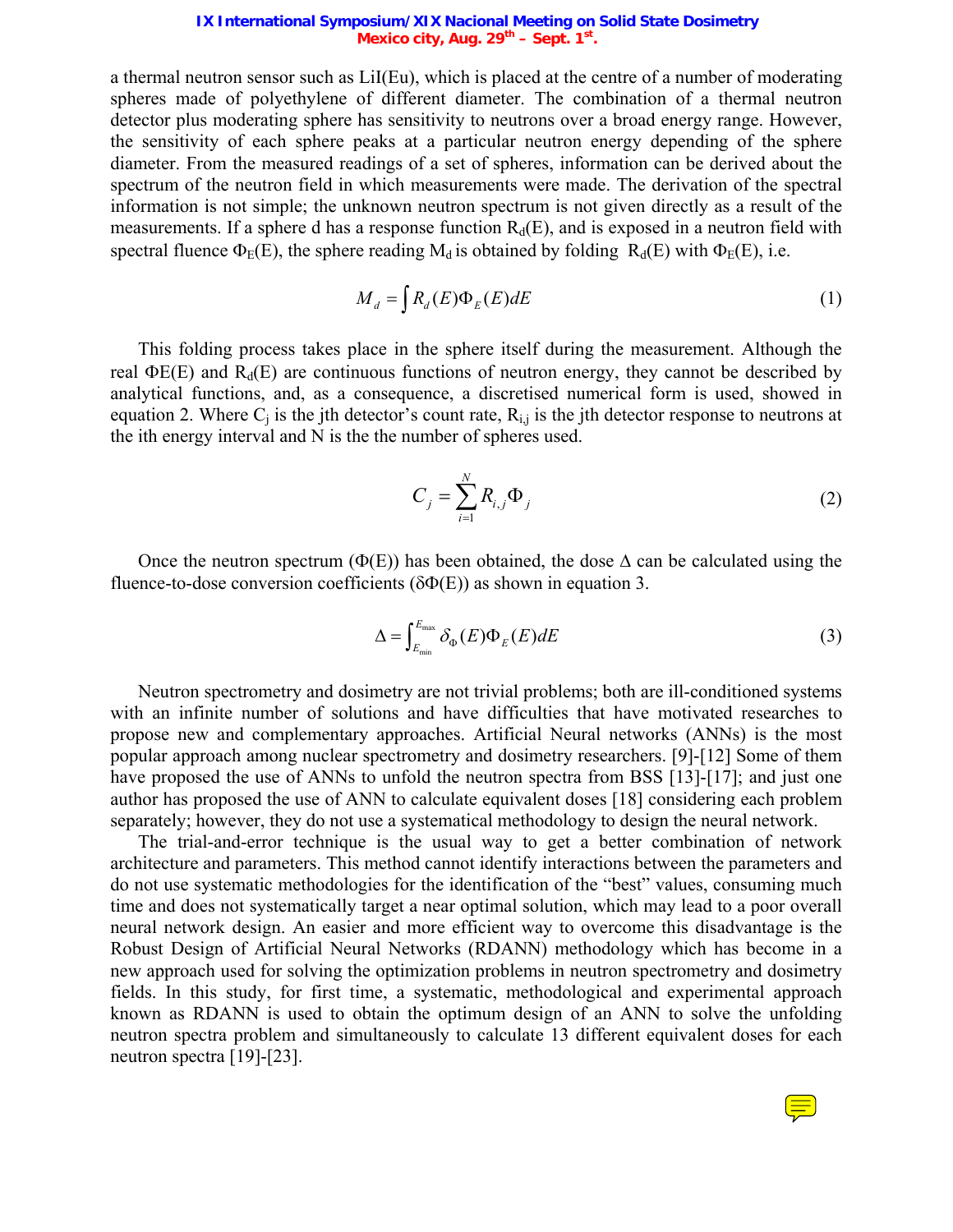# **2. Materials and methods**

RDANN methodology is used to unfold neutron spectra and simultaneously to calculate 13 equivalent doses. The steps followed to obtain the optimum design of the ANN in consideration can be summarized in four main stages: Planning, Experimentation, Analysis and confirmation. [23]-[28] At planning stage were established the objective function and the design and noise variables. At Experimentation stage was selected an appropriate crossed OA with the configuration  $L_9(3^4)$ ,  $L_4(3^2)$ . At analysis stage was used the JMP statistical software to calculate the optimum ANN parameters and finally at confirmation stage was determined the optimum ANN topology and carried out chi square and correlation statistical tests to validate the calculated data.

# **3. Results**

In the design process of the ANN a 187 neutron spectra data set compiled by IAEA [43] and 13 different equivalent doses per spectra were used. RDANN methodology was utilized to design the ANN.

# *3.1. Planning Stage*

After select the objective function the design variables were established each at three levels as follows: A = 13, 26, 39; B = 0, 26, 39; C = 0.1, 0.3, 0.5; and D = 0.001, 0.1, 0.3, where A is the number of neurons in the first hidden layer, B is the number of neurons in the second hidden layer, C is the momentum, D is the learning rate. Similarly the noise variables were selected each at two levels as follows:  $V = 60\% / 40\%$ ,  $80\% / 20\%$ ; and  $W = \text{Training1/Test1}$ ,  $\text{Training2/Test2}$ , V is the size of training set versus size of testing set, W is the selection of training and testing sets. Since in this problem the objective function is the performance or mse output of the ANN trained by means of backpropagation learning algorithm, the mse was established in a value equal to 1e-4 and the network was trained with the trainscg training algorithm.

### *3.2. Experimentation Stage*

The trials performed in the experimentation stage are shown in table 1.

| <b>EXP</b><br>No. | <b>RESPONSE</b> | <b>RESPONSE</b> | <b>RESPONSE</b> | <b>RESPONSE</b> | <b>AVERAGE</b> | SIGNAL-<br><b>NOISE R</b> |
|-------------------|-----------------|-----------------|-----------------|-----------------|----------------|---------------------------|
|                   | $2.1E-04$       | $2.2E-04$       | $2.3E-04$       | 1.7E-04         | $2.1E-04$      | $-1.8E + 01$              |
| 2                 | 1.8E-04         | 3.7E-04         | 2.7E-04         | 1.9E-04         | $2.5E-04$      | $-9.5E+00$                |
| 3                 | $1.6E-04$       | $3.1E-04$       | 2.5E-04         | $2.2E-04$       | $2.4E-04$      | $-1.1E+01$                |
| 4                 | $2.3E-04$       | 2.5E-04         | $2.4E-04$       | $2.4E-04$       | $2.4E-04$      | $-3.0E+01$                |
| 5                 | $2.4E-04$       | $3.2E-04$       | $4.1E-04$       | $2.6E-04$       | $3.1E-04$      | $-1.3E+01$                |
| 6                 | 4.7E-04         | $6.5E-04$       | $2.4E-04$       | $2.1E-04$       | 3.9E-04        | $-6.3E + 00$              |
|                   | $1.6E-04$       | $4.0E - 04$     | $2.2E-04$       | $2.0E-04$       | 2.5E-04        | $-7.7E+00$                |
| 8                 | $2.0E-04$       | 1.9E-04         | 3.4E-04         | 1.9E-04         | $2.3E-04$      | $-1.1E+01$                |
| Q                 | 3.6E-04         | 2.7E-04         | 2.7E-04         | 2.8E-04         | 3.0E-04        | $-1.6E+01$                |

*Table 1. ANN measured responses with a crossed OA with L<sub>9</sub>, L<sub>4</sub> configuration* 

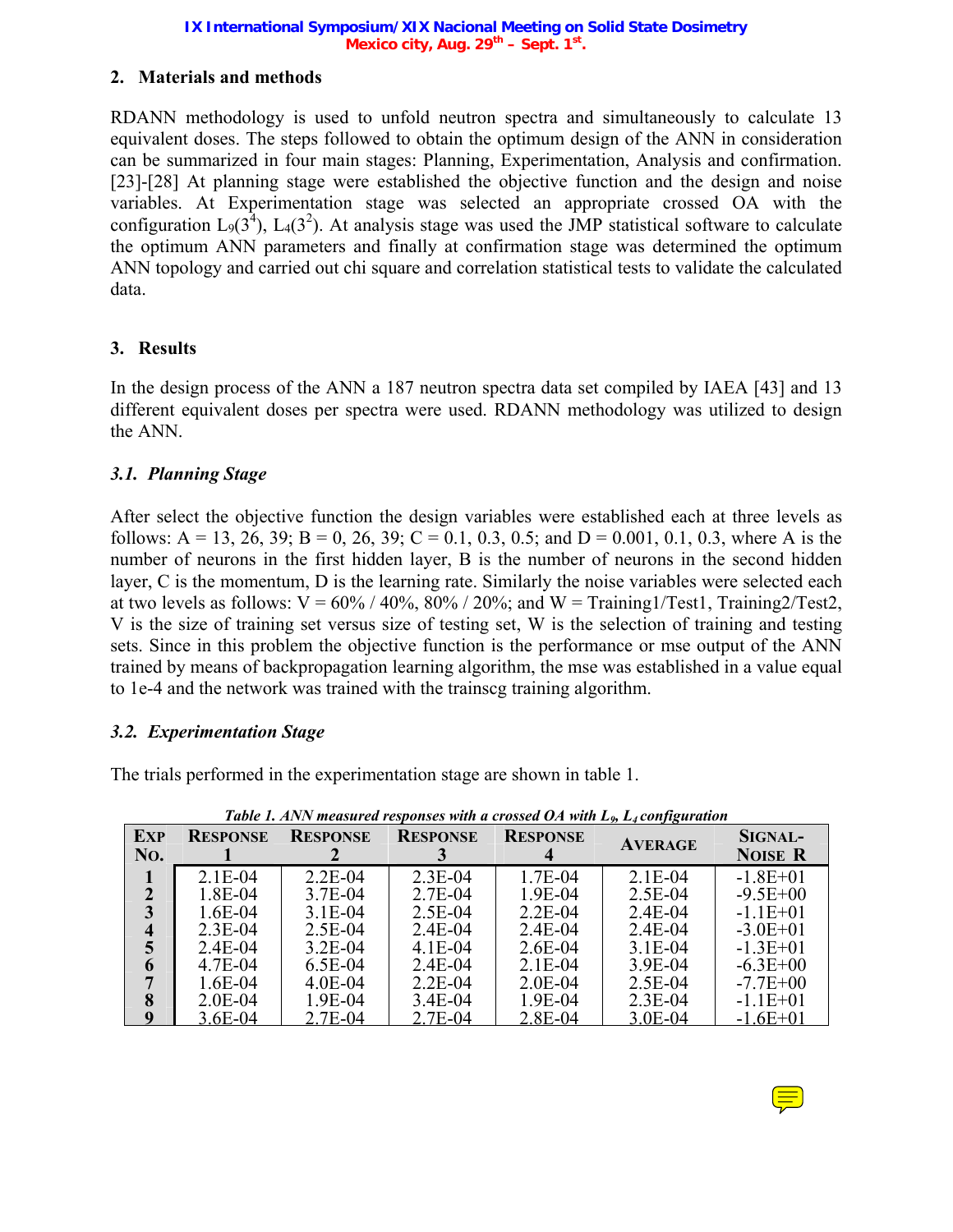### *3.3. Analysis and conirmation stage*

With the Signal-to-Noise relation calculated at experimental stage, and using the JMP® statistical software, the parameters selected with the best levels are as follows: selection one:  $A = 13$ ,  $B = 0$ ,  $C = 0.1$ ,  $D = 0.001$ ; selection two:  $A = 26$ ,  $B = 39$ ,  $C = 0.1$ ,  $D = 0.1$ . Then, confirmation experiments were carried out in order to select the parameters with the optimal levels, being selection two the best choice. Once the best ANN topology was determined with the following architectural and learning parameters: 7:26:39:44 whit a momentum  $= 0.1$  and a learning rate  $=$  $0.1$ , mse  $= 1e-4$  and a trainscg learning function, a final training and testing was carried out in order to solve the neutron spectra and equivalent dose calculus. 80% of the whole data set was used to train the ANN and the rest for the testing stage. In the final ANN validation was performed the correlation and Chi square statistical tests to the spectra used in the testing stage (37 from 187) to evaluate and validate the data obtained.



*Figure 1. a)*  $ANN \chi^2$  statisticaltest ( $\chi^2$  from tables = 26.5093 to 43 free degrees and a level confidence = 95%) *b) ANN Correlation statistical test (Optimum value = 1.00)* 

From figure 1 a), can be seen that all neutron spectra pass the Chi square test, which demonstrates that statistically there is not difference among the neutron spectra reconstructed by the designed ANN and the target neutron spectra. Similarly in figure 1 b) from the correlation test applied to 37 neutron spectra, can be seen that the whole data set is near of the optimum value equal to one, which demonstrate that the values of the mse ANN output obtained in the OA are of high quality.

Figures 2 and 4 shown the best and worst neutron spectra unfolded at final testing stage of the designed ANN. Whereas figures 3 and 5 shoun the best and worst doses calculated. The corresponding images include information such as: the statistical tests and statistical margin to each spectrum, the ANN's performance, the training time, the date when the ANN was trained and tested and the final ANN architecture.

 $\equiv$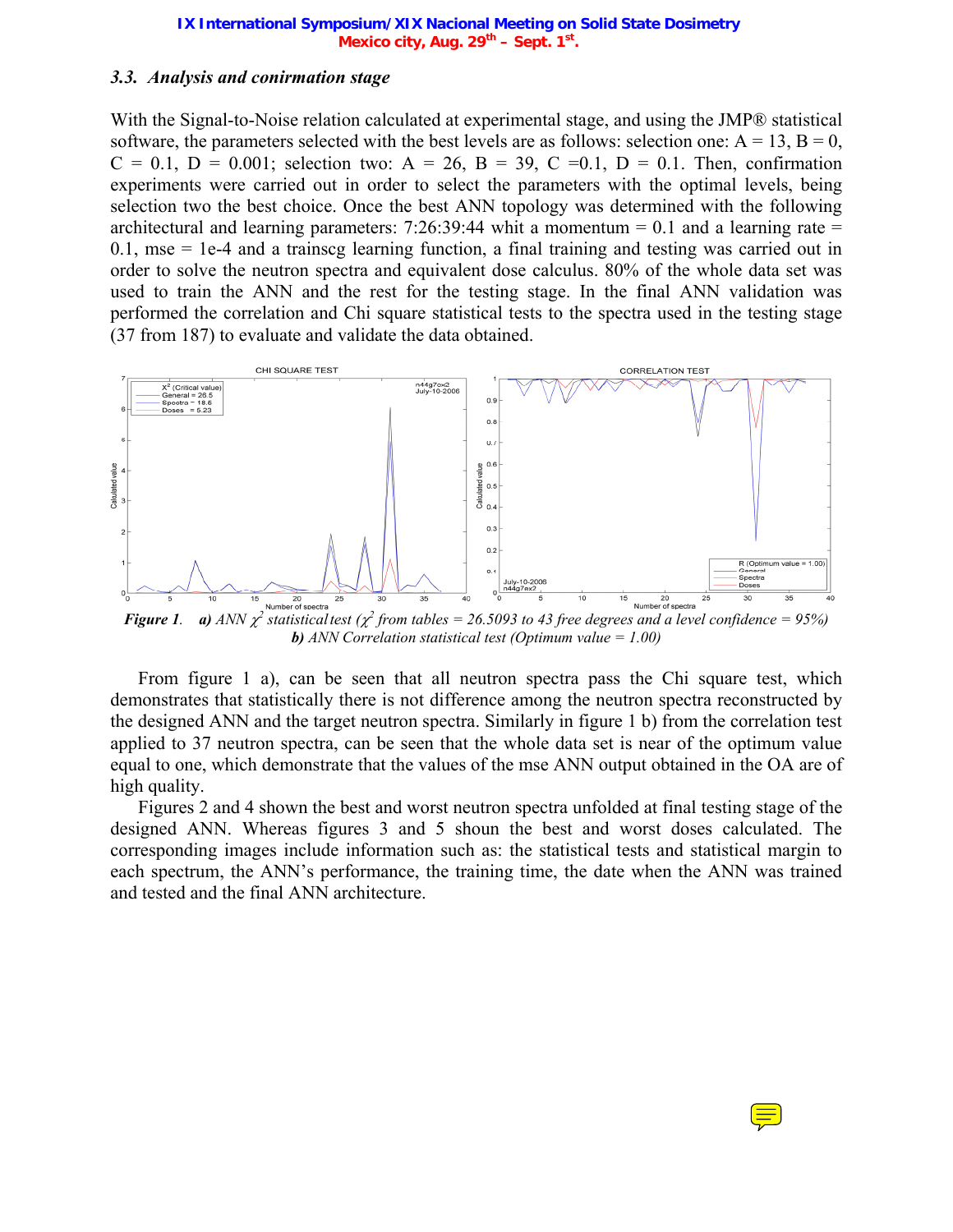

*Figure 2. Spectrum 10/37 (187 spectra and 13 equivalent doses). The best case* 



*Figure 4. Spectrum 31/37 (187 spectra and 13* 



*Figure 3. Dose 4/37 (187 spectra and 13 equivalent doses). The best case* 



*equivalent doses). The worst case Figure 5. Dose 31/37 (187 spectra and 13 equivalent doses). The worst case*

### **4. Conclusions**

In this paper, a systematic and experimental strategy named RDANN has been used for first time in neutron spectrometry and dosimetry, to find the "best" ANN design parameters. The ANN topology obtained with the RDANN is as follows:  $7:26:39:44$  whit a momentum = 0.1 and a learning rate  $= 0.1$ , mse  $= 1e-4$  and a trainscg learning function.

Unlike other works, with the use of RDANN methodology the time spent in determine the optimum ANN architecture, is reduced significantly when it's compared with the trial-and-error approach, which take from several days to several months to prove different ANN architectures and parameters which may lead to a poor overall ANN design. With RDANN it takes from minutes to a couple of hours to determine the best and robust ANN architectural and learning parameters allowing to researches more time to solve the problem in question.

The proposed experimental approach is a useful alternative for the robust design of ANN. It offers a convenient way of simultaneously considering design noise variables, and incorporating the concept of robustness in the ANNs design process.



#### **IX International Symposium/XIX Nacional Meeting on Solid State Dosimetry**  Mexico city, Aug. 29<sup>th</sup> – Sept. 1st.